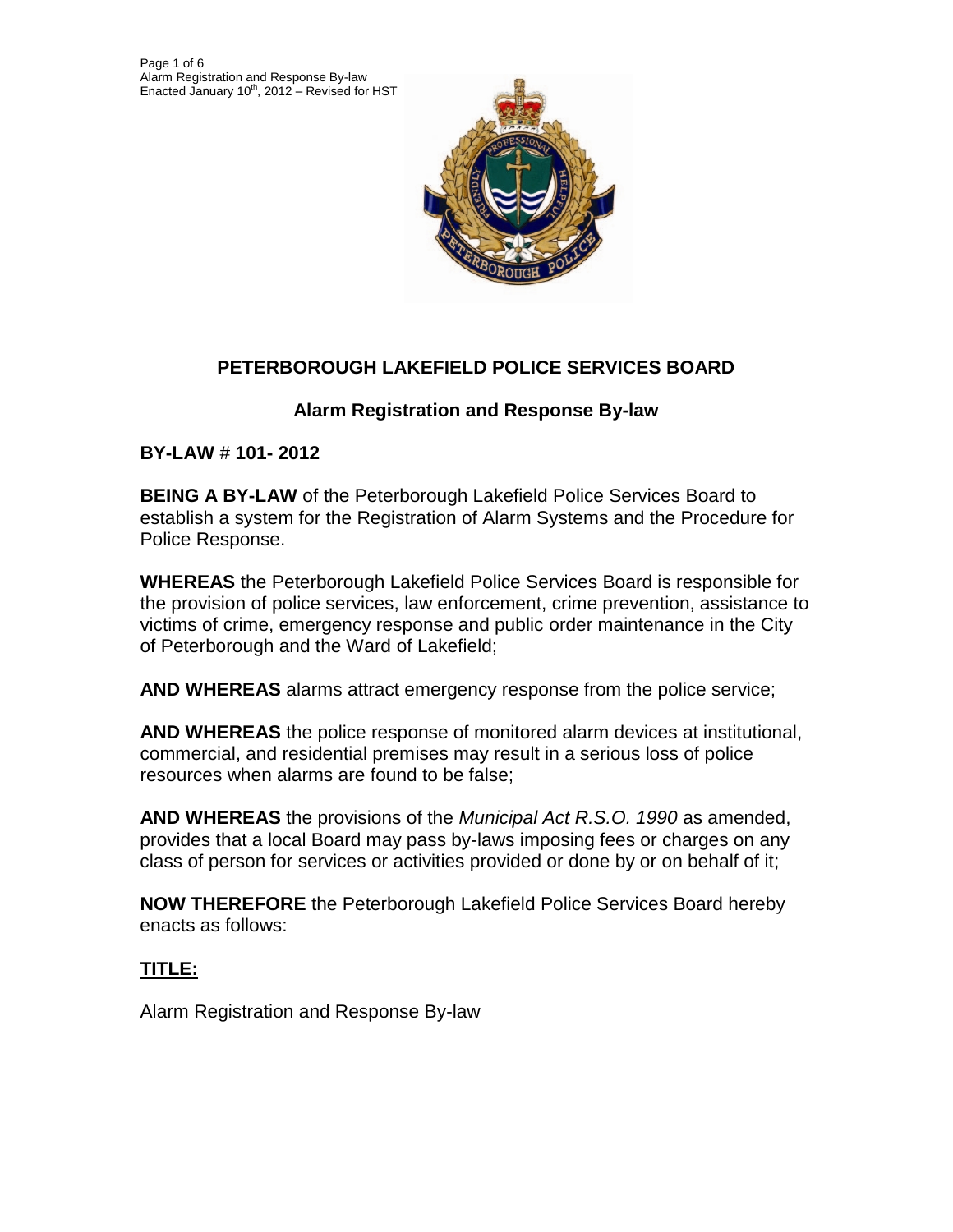# **PURPOSE**

Provide for pre-registration of alarmed premises, control the incidence of False Alarms and provide for the imposition of charges for Police Response to False Alarms.

## **PART I REGISTRATION OF ALARM SYSTEMS**

- 1.1 An alarm registration fee will be required in order to receive police response to monitored alarm systems. This response will include two (2) false alarms in any 365 day period. It will be the responsibility of the monitoring stations/alarm companies to contact all their monitored alarm subscribers and advise them of this alarm registration fee; collect the appropriate fees and forward a single cheque/money order payable to the Peterborough Lakefield Community Police Service indicating the addresses of subscribers that wish to be registered by municipality.
- 1.2 A copy of the Peterborough Lakefield Police Services Board By-law relative to Alarm Response and Registration will be provided to each subscriber at the time of registration by the monitoring stations/alarm company.
- 1.3 Alarm holders who choose not to subscribe to a monitoring station will be required to register with the Peterborough Lakefield Community Police and are subject to all the terms contained herein.

# **PART II FALSE ALARM PROGRAM**

## **REGISTERED PREMISE**

- 2.1 Any registered alarm premise that has had a police response on two (2) occasions within a 365 day period, where it has been determined to be false, will be sent a records management system generated caution notice to the monitoring station. In the event the subscriber is not associated to a monitoring station, a caution notice will be generated and sent to the address.
- 2.2 Any registered alarm premise that has a third false alarm within a 365 day period, will be suspended for 30 days from police response. A records management system generated suspension notice will be sent to the monitoring station and to the registered subscriber's address. In lieu of this suspension, a reinstatement fee of \$100.00 may be paid to the Peterborough Lakefield Community Police Service.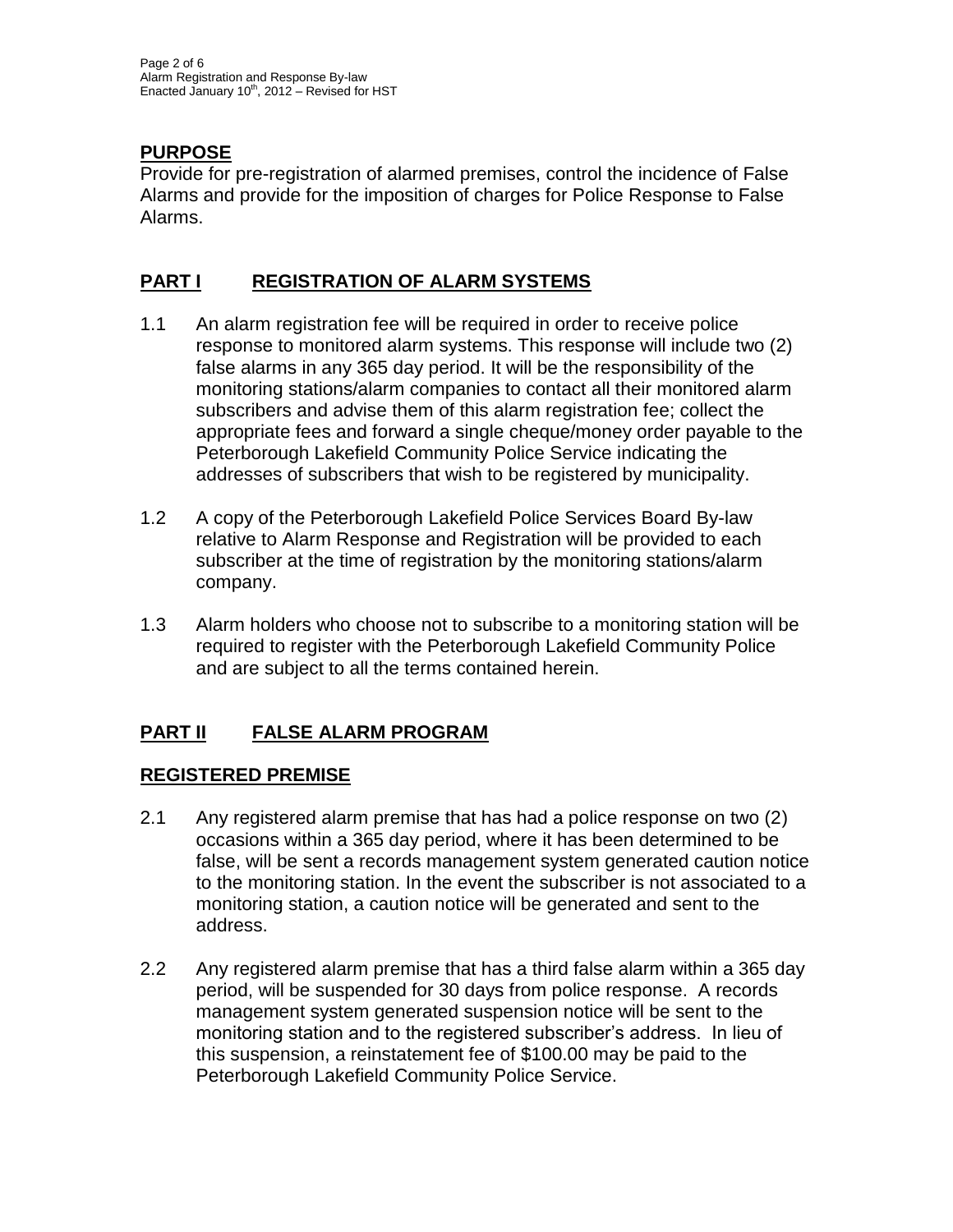2.3 Any registered alarm premise with a fourth or subsequent false alarm, within a 365 day, period will be suspended for one (1) year from police response. A records management system generated suspension notice will be sent to the monitoring station and to the registered subscriber's address. In lieu of this suspension, a reinstatement fee of \$150.00 plus H.S.T. may be paid to the Peterborough Lakefield Community Police Service.

## **NON REGISTERED PREMISE**

2.4 If the Peterborough Lakefield Community Police Service responds to a false alarm and the premise has not been registered, the Peterborough Lakefield Community Police Service will forward a letter to the subscriber advising a remittance of the appropriate registration fee, plus H.S.T. is required for registration and a copy of the By-Law will be furnished upon receipt of the registration fee. The alarm subscriber will be allowed 15 days, from the alarm response date, to pay the set registration or be suspended from police response.

## **PART III REGISTRATION FEES & SUSPENSION**

## **REGISTRATION**

3.1 The only registration payments that will be processed by the Peterborough Lakefield Community Police Service will be cheques or money orders written by the monitoring stations/alarm companies in cases when an alarm is being monitored. For individuals who choose not to use a monitoring station/alarm company and have installed a private alarm system, cheques/money orders will only be accepted for pre-registration.

| Residential | \$50.00 | Plus H.S.T.          |
|-------------|---------|----------------------|
| Commercial  |         | \$100.00 Plus H.S.T. |

## **SUSPENSION**

3.2Suspensions shall be imposed as per Sections 2.2 and 2.3. The Payments of \$100.00 or \$150.00 may be received from either the alarm subscriber or the monitoring station/alarm company for either a 30 day or 365 day suspension.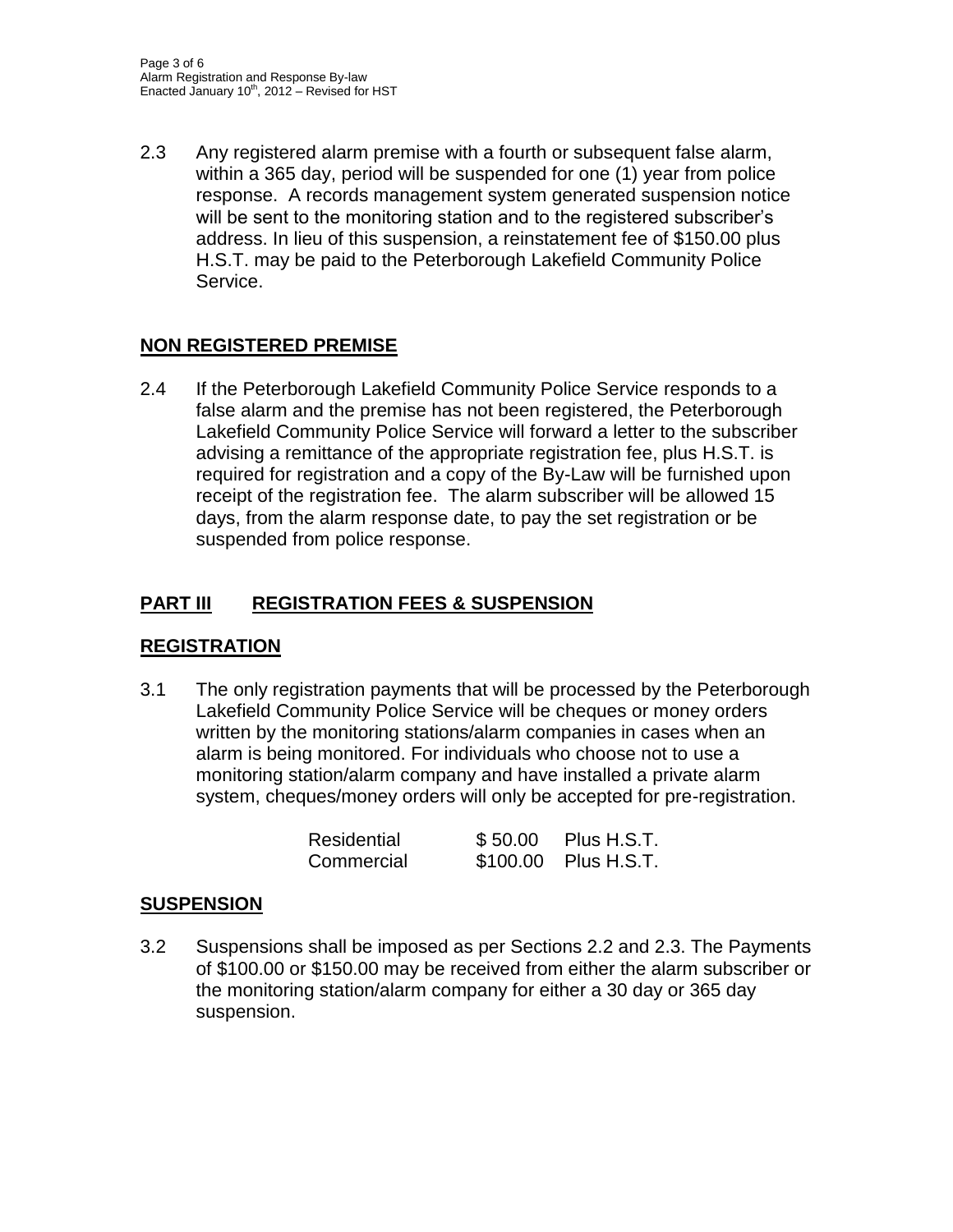## **PART IV ALARM RESPONSE CANCELLATIONS**

4.1 This Police Service will accept alarm response cancellations from Alarm Monitoring Companies and/or Stations. When the monitoring company notifies our Police Service regarding an alarm signal, police personnel will dispatch police units in accordance with our policies. Should the alarm monitoring company and/or station call back to our communicators to cancel the alarm, the communicator will obtain the name and/or operator number of the employee of the monitoring company and/or station, note same in our records dispatch system and cancel the unit(s) being dispatched. Cancelled alarms, where a member of the police service has not yet arrived on scene, will not be included as a false alarm response**.**

# **PART V DEFINITIONS**

#### 5.1 **ALARM SYSTEM**

Any device, which when activated transmits a signal or message to an alarm business, monitoring station or signals the general public.

#### 5.2 **ALARM BUSINESS**

Any person or persons who engage in the business of installing, maintaining or servicing an alarm system.

#### 5.3 **MONITORING STATION**

Any person or persons who engage in the business of monitoring alarm signals for commercial, institutional or residential alarm systems and reporting that alarm status to the police.

#### 5.4 **ALARM SUBSCRIBER**

Any person or group of persons who use an alarm system to protect any building structure, facility, premises or ATM and may be either the owner, occupier or lessee of the premises where the alarm system is installed.

#### 5.5 **KEY HOLDER**

An individual designated by the alarm subscriber who can be contacted in the event of an alarm condition. This individual must have access to the alarmed premises, be able to operate the alarm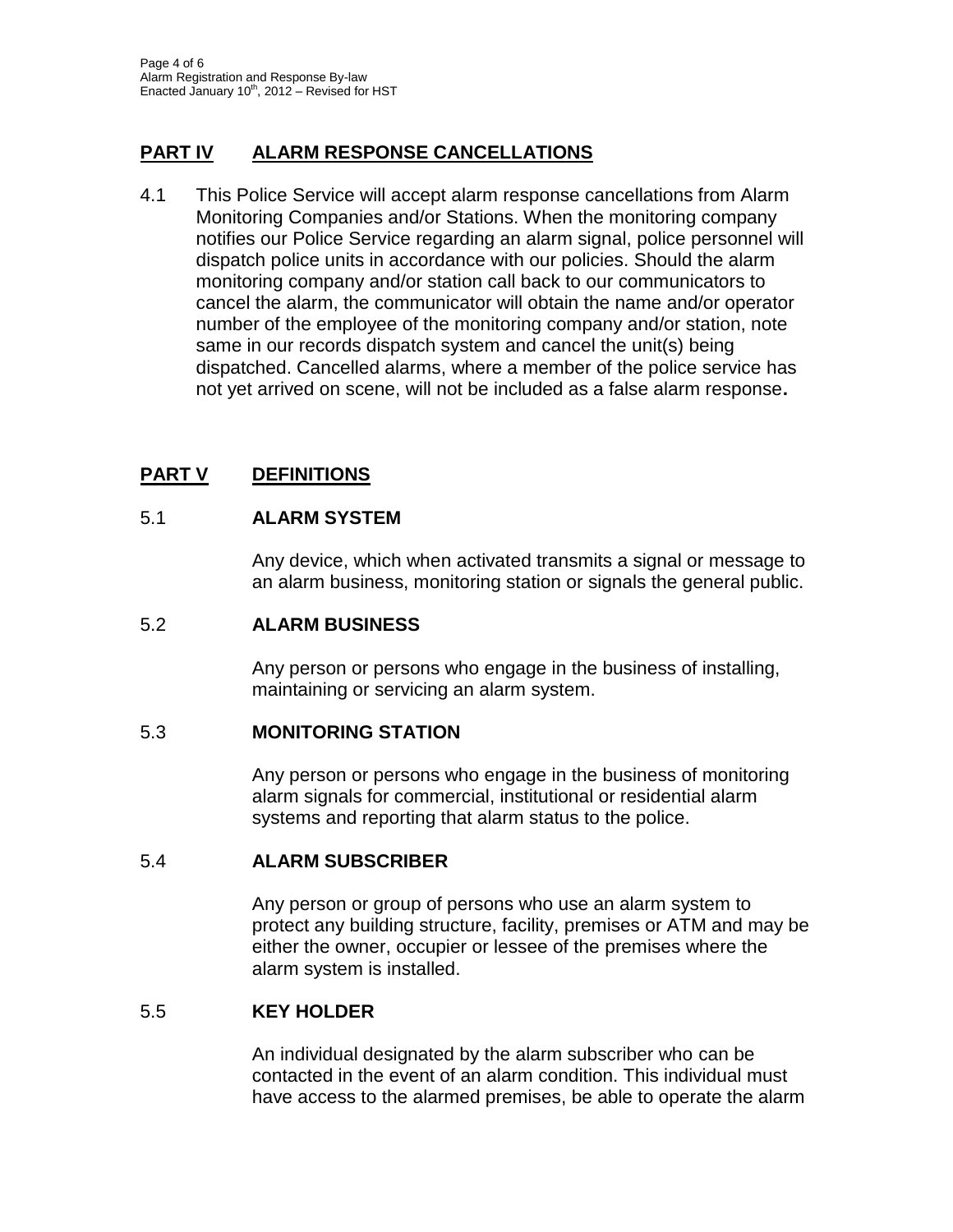system and must be able to attend the premises within 30 minutes of being requested to attend by police.

#### 5.6 **ALARM PERMIT NUMBER**

A number assigned to an alarm system by the alarm coordinator, which will generate a history of alarms for that premise.

### 5.7 **FALSE ALARM**

An alarm incident where there is no evidence of unauthorized entry or an unlawful act having been attempted or made into, on or respecting the building, structure, premise or ATM, either intentionally or unintentionally that unnecessarily or improperly results in a police response and includes but is not limited to:

- **a)** The activation of an alarm system during its testing;
- **b)** An alarm system activated by a mechanical failure, malfunction or faulty equipment;
- **c)** An alarm system activated by atmospheric conditions, vibrations, or power failure;
- **d)** An alarm system activated in error by the owner of the premises, his agent or any employee.

## 5.8 **VALID ALARM**

An alarm signal which has been activated for the legitimate purposes for which it was installed, that being a criminal act or attempt or an emergency situation related to the premises.

#### 5.9 **POLICE RESPONSE**

Includes any means of answering a call for police service.

#### 5.10 **REGISTRATION PAYMENT**

Payment received from a monitoring station on behalf of a subscriber covering a 365 day period from date of processing. Payment also includes those funds received directly from subscribers who choose not to use the services of a monitoring station/alarm company.

#### 5.11 **REGISTERED PREMISES**